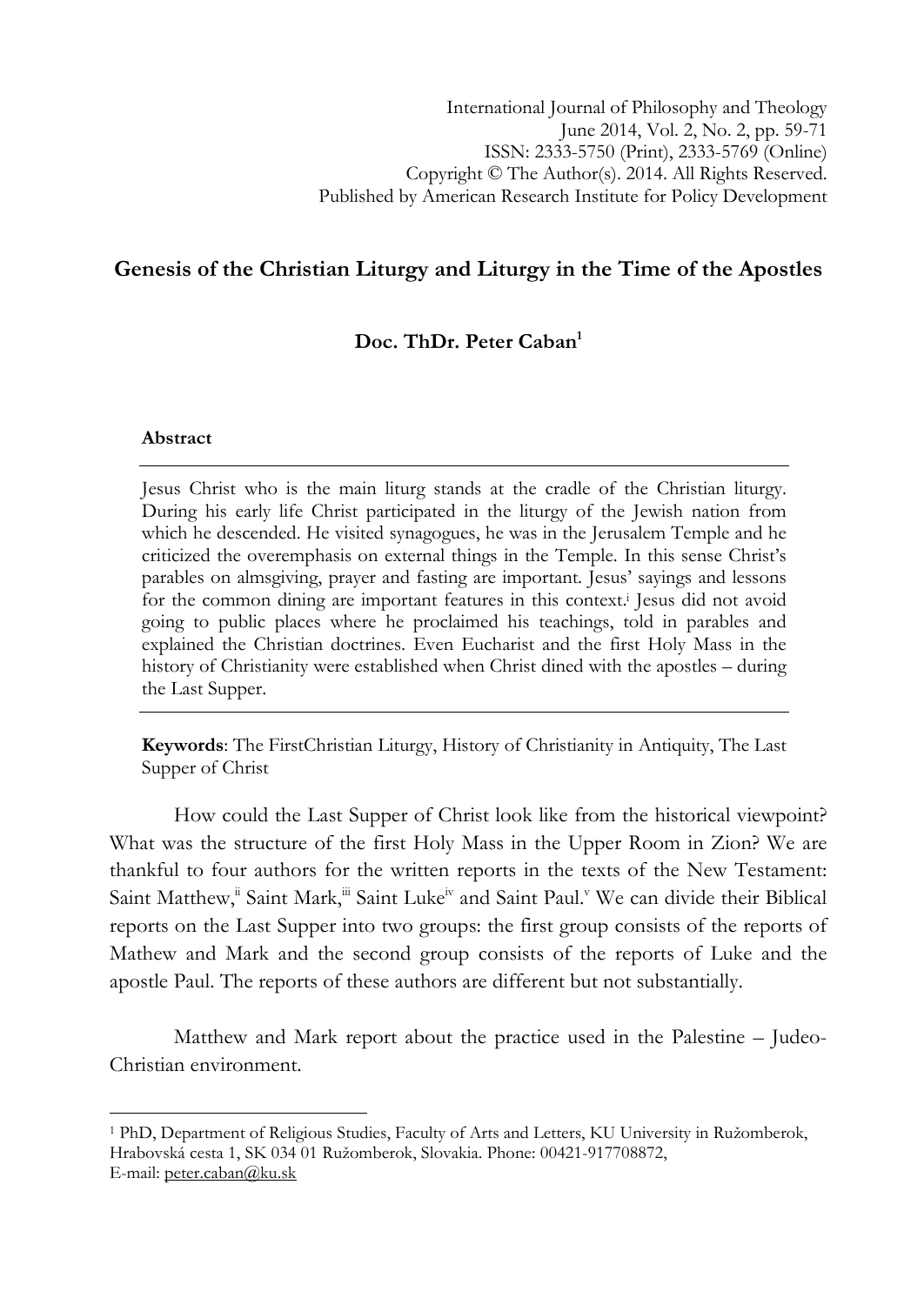It was a repeated practice therefore they do not mention the Christ's commandment: "Do this in memory of me." Luke and Paul provide more profiled reports on the institution which is related to the liturgical tradition of Antiochia.<sup>vi</sup> Matthew and Mark combine the transformation of bread and wine into the same dynamism of Christ's activities. Luke and Paul separate the transformation of bread and wine. The consecration of wine takes place "after the supper" and they distinguish between the blessing and thanksgiving. Luke and Paul tell about the thanksgiving only. At the same time they emphasize "giving of the body, "pouring of blood for you" (Luke), in Matthew "for many for the remission of sins.  $\mathbf{w}$ <sup>ii</sup>

#### Mathew (Matthew 26:26-28):

"Now as they were eating, Jesus took bread, and when he had said the blessing he broke it and gave it to the disciples. 'Take it and eat,' he said, 'this is my body.' Then he took a cup, and when he had given thanks he handed it to them saying, 'Drink from this, all of you, for this is my blood, the blood of the covenant, poured out for many for the forgiveness of sins."

### Mark (Mark 14:22-24):

"And as they were eating he took bread, and when he had said the blessing he broke it and gave it to them. 'Take it,' he said, 'this is my body.' Then he took a cup, and when he had given thanks he handed it to them, and all drank from it, and he said to them, 'This is my blood, the blood of the covenant, poured out for many."

## Luke (Luke 22: 14-20):

"When the time came he took his place at table, and the apostles with him. And he said to them, 'I have ardently longed to eat this Passover with you before I suffer; because, I tell you, I shall not eat it until it is fulfilled in the kingdom of God.' Then, taking a cup, he gave thanks and said, 'Take this and share it among you, because from now on, I tell you, I shall never again drink wine until the kingdom of God comes.' Then he took bread, and when he had given thanks, he broke it and gave it to them, saying, 'This is my body given for you; do this in remembrance of me.' He did the same with the cup after supper, and said, 'This cup is the new covenant in my blood poured out for you."

Paul (1 Corinthians 11:23-25) – the oldest mention of the Eucharistic celebration: "For the tradition I received from the Lord and also handed on to you is that on the night he was betrayed, the Lord Jesus took some bread, and after he had given thanks, he broke it, and he said, 'This is my body, which is for you; do this in remembrance of

me.' And in the same way, with the cup after supper, saying, 'This cup is the new covenant in my blood. Whenever you drink it, do this as a memorial of me."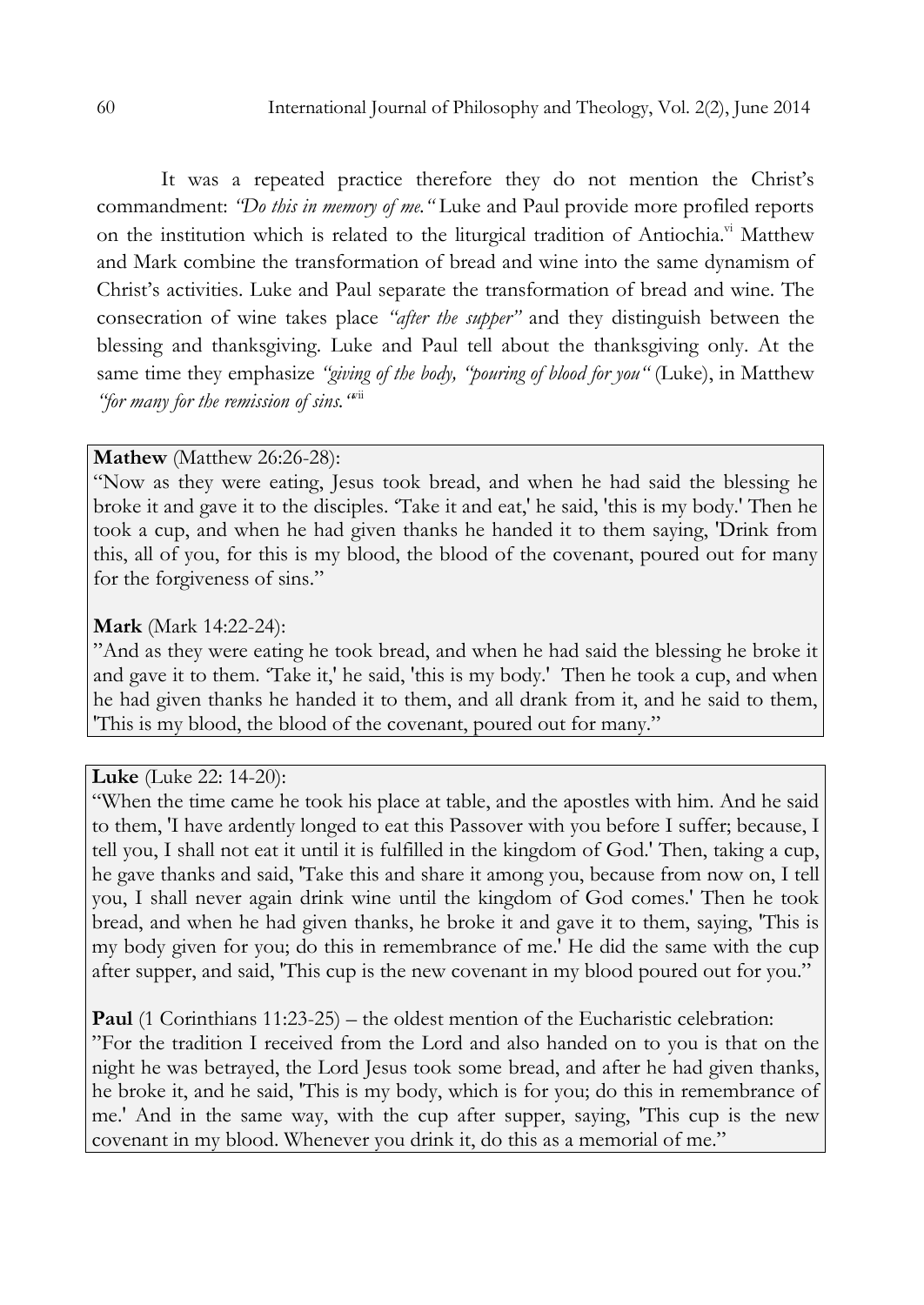#### The Last Supper in the Concept of the Celebration of Jewish Pesach

Christ's institution of the Eucharist and *de facto* the basis of the Christian liturgy at the Last Supper is similar to the celebration of Jewish Pesach in many aspects from the viewpoint of the history.<sup>viii</sup> This celebration began by killing of the Passover lamb on Nissan 14<sup>th</sup> in the afternoon. It was done by the owner in the vestibule of the Temple. Priest sprinkled the altar by the blood. Hallelujah psalms were sung during the killing of the lamb.<sup>ix</sup> At home they baked the whole lamb on the wooden grill. The community of persons who celebrated the Pesach<sup>x</sup> had to consist of ten people at least and there could be the circumcised only.<sup>xi</sup> The meal for the consummation during Pesach was probably prepared in the main room of the house $x^{xx}$ where people could lay on pillows and drink wine.

#### The form of Celebration - Reconstruction

On the basis of almost generally accepted hypothesis that at the Last Supper Jesus Christ kept the rites of Pesach, the liturgy of the Last Supper had the following form: The dinner began by the appetizer and first chalice outside the dining room. $x^{\text{min}}$ The chalice was blessed in the following way: "Blessed are you, Lord, our God, the king of the world, you created the fruit of wine. Blessed are you, Lord, our God, the king of the world, you gave feasts to the nation of Israel for joy and memory. Blessed are you, Lord, you sanctify Israel and time. "Kiv'Then the presiding person washed his hands, dipped the bitter herbs into salted water, gave thanks for them and he gave to other persons. This part of the dinner is related to the story in John's Gospel 13:26 when Christ gave to Judas a piece of bread which he dipped in the dish. When they brought a lamb the second part of Pesach followed. It began by pouring of the second so called Haggada-chalice, the first part of singing of hallelujah psalms<sup>xv</sup> and thanksgiving for the redemption.<sup>xv</sup> The dining persons drank from the chalice, ate the bread, bitter herbs and brine. This part was characterized by words of blessing and prayer as well as so called Haggada which was the explanatory rite of the celebration when the youngest participant of the dinner asked about the purpose and existence of various customs<sup>xvii</sup> in the celebration of Pesach. The presiding person answered his questions by describing of the Biblical events. We may rightly suppose that Jesus explained the purpose of his Last Supper in this part. Then main meal followed. At the beginning the presiding person took bread and blessed it.<sup>xviii</sup> The present people said "Amen." Then the presiding person took bread and gave it to the dining persons.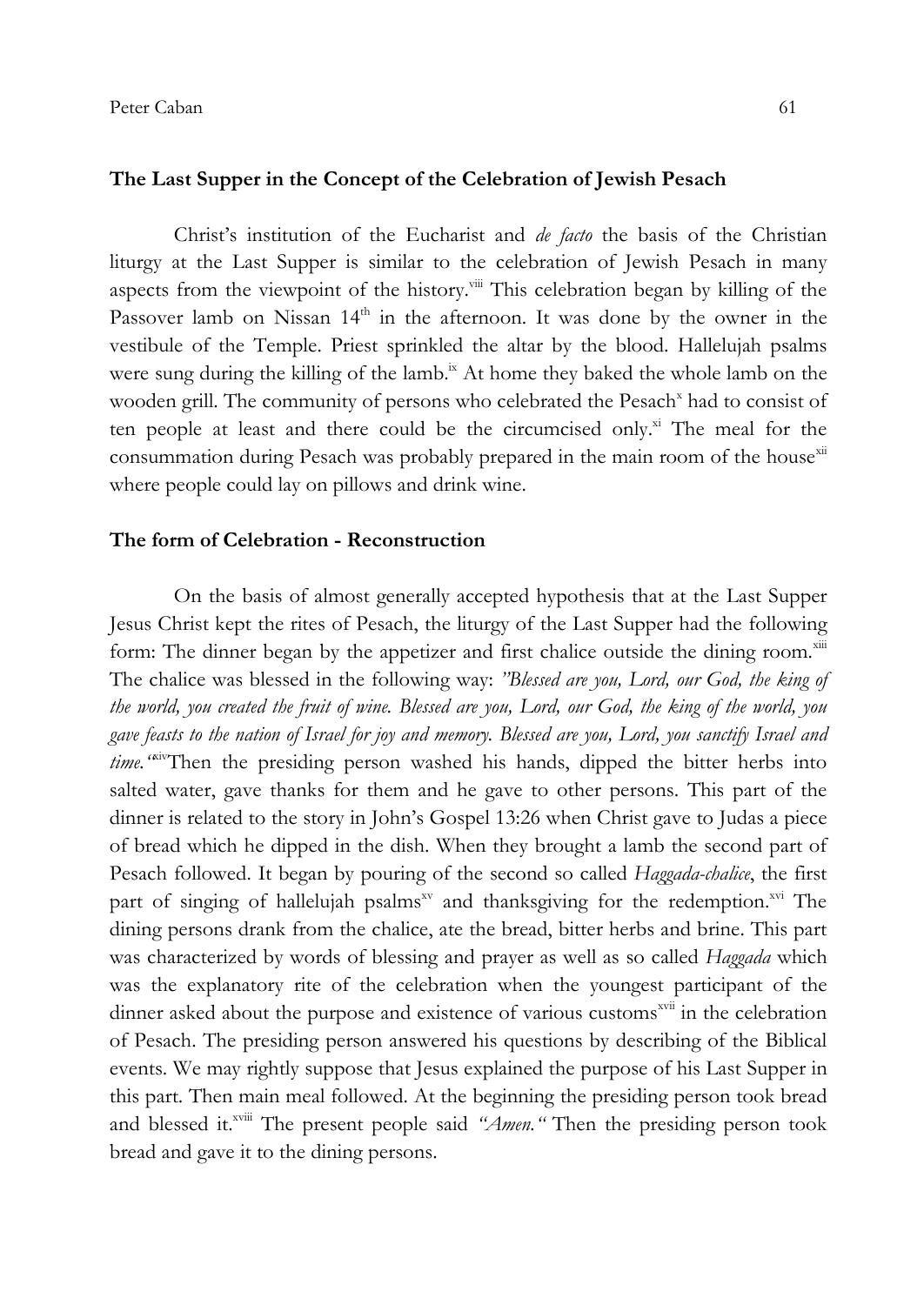According to the opinion of most experts at this time Jesus said the instituting word of Eucharist about the transformation of bread into his body. The proper dinner began by the rite of bread. The chalice of blessing was poured to the ding persons after the main meal and the presiding person said the famous prayer after meal Birkat-ha-mazon.<sup>xix</sup> Jesus at the Last Supper used his free formulation of this prayer as he has done during the blessing of bread. However this text is very important for understanding of Christ's last supper and especially for the purpose of structure and contents of the Eucharistic liturgy.<sup>xx</sup> After this prayer Jesus blessed the thirst chalice and he gave it with the explanation which is recorded in Mark's gospel – Mark14:24: 'This is my blood, the blood of the covenant, poured out for many.' It seems that during the Last Supper they did not pour the contents of the chalice into particular vessels as it was customary but they passed the chalice to other persons. After the third chalice there came the fourth chalice<sup>xxi</sup> but it was not reliably proved in the time of Jesus. At the end there was a song of praise<sup>xxii</sup> and the second part of hallelujah psalms.<sup>xxiii</sup> From the historical viewpoint we must accept the fact that the detailed description of the Last Supper of Christ will remain hypothetical<sup>xxiv</sup> but it does not lessen the validity and importance of the institution of the Eucharist in dimensions of New Testament liturgy even though it is not possible to determine the detailed words of this celebrations because the above mentioned gospel passages contain various levels coming from the oral and liturgical traditions.<sup>xxv</sup>

### Liturgy in the Time of the Apostles

At the Last Supper Christ led the Liturgy of the Word. Then the liturgical celebration of the Eucharist followed. Subsequently in the first centuries there arose a custom for Christians to read the Bible on Saturdays and on Sundays they participated in the celebration of the Eucharist. The liturgy of Jesus' apostles and disciples after the death and ascension of Christ was the presentation of what Jesus Christ taught and did. Christians followed the command of Christ: "Do this in memory of me." (Luke 22:19). In this liturgy we can see an anamnesis feature – memory of Jesus Christ and his glorious divine deeds but as the same time we can some epicletic feature – invocation of the Holy Spirit to sanctity gifts of bread and wine during the Holy Mass.

In the New Testament we can find some notes on how Christians in the antique gathered in the liturgical assembly. For example Acts 2:41-47 describe the following practice of first Christians: catechesis, breaking of bread, morning and evening prayers connected with praises.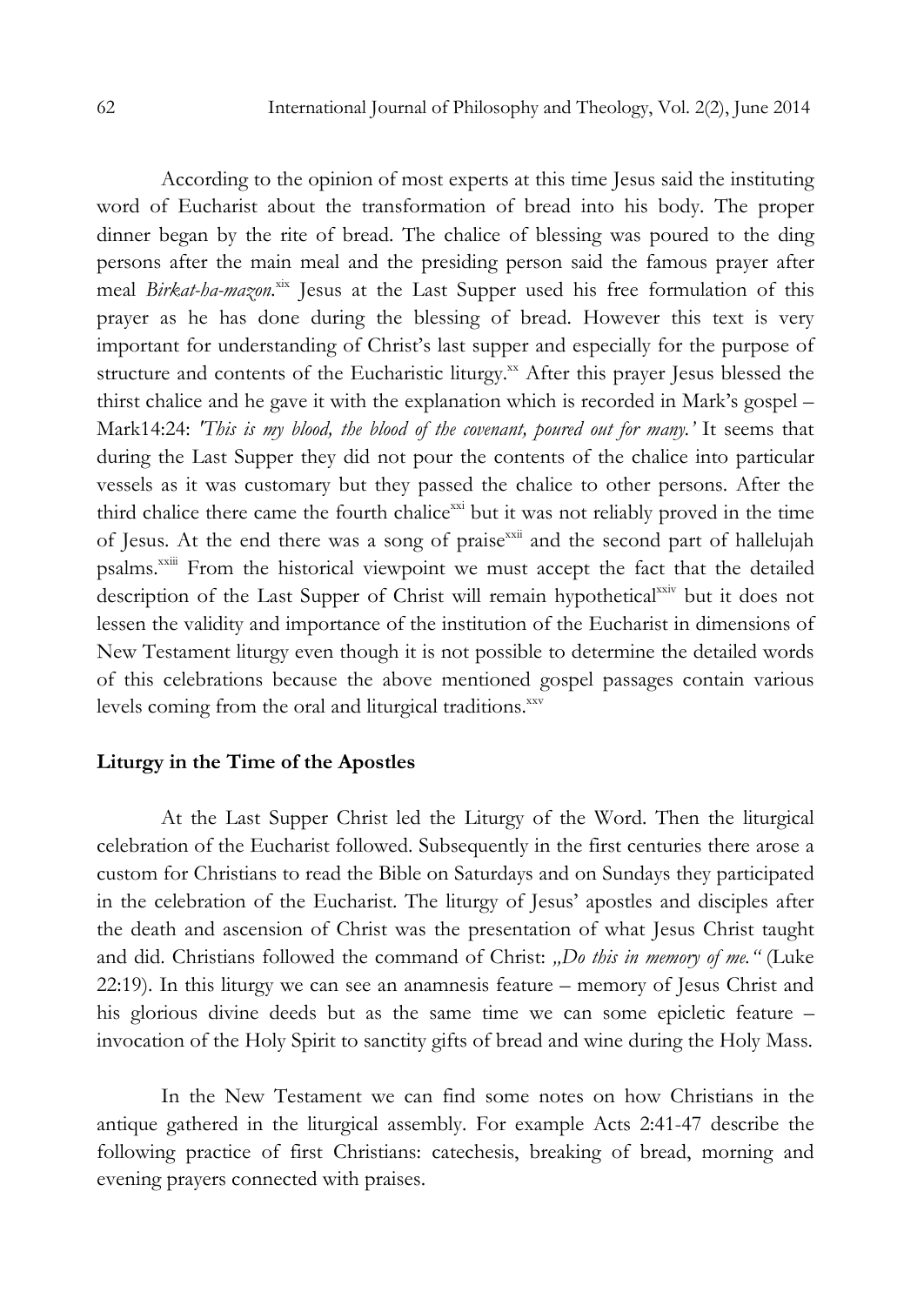Peter Caban 63

In Ephesians 5:19 and Colossians 3:16 psalms, hymns and spiritual songs are mentioned. In these songs Jesus is praised in the light of the testimony of the apostles. Such hymns were probably described in Philippians 2:6-11, 1 Timothy 3:16 and 1 Peter 1:3-9. Great songs (cantica) were recorded in gospels thanks to the evangelist Saint Luke: Magnificat of Mary (1:46-56), the canticle of Zachariah (1:67-79) and the canticle of Simeon (2:29-32). Our Father became the model of the prayers in liturgy and it is recorded in Matthew 6:9-13 and Luke 11:2ff. In the Christian antiquity some other prayers were part of a tradition as it is described in Acts 4:24-30. New Testament contains several data regarding the celebration of the first day of the week - Sunday (Acts 20:7-12), Easter (1 Corinthians 5:7ff) and baptism by water and Holy Spirit (Acts 8:26-40, Romans 6:1-11, 1 Corinthians 10:1-5, Galatians 3:26ff, Colossians 2:11ff, Hebrews 6:1-12). xxvi

Christian communities coming from Judaism with strong traditional customs in synagogues developed differently than it was customary, i. e. participation in the liturgy in a synagogue or the Temple. How? The main difference was that *even slaves* and women could participate in the Christian worship. The similar situation was in the Christian communities coming from paganism. And sometimes even women could participate in the preaching of the Word as it is evident in 1 Corinthians  $11:5.^{xxvii}$  This was unthinkable in Jewish synagogues.

A special communication sign of the participants of the liturgy in early church was the kiss of peace. Christians probably adapted this custom from Judeo-Hellenistic environment and they used it during the celebration of the Eucharist.<sup>xxviii</sup> We know very little about the presiding persons of the liturgical celebrations in the postapostolic time and some ministries during New Testament time. As it is evident in the above mentioned passages the influence of Judaism on the early Christian liturgy was quite big but it should not be overstated. Proper Christian features were important part of the liturgical assembly of early Christian communities. These features were added by Christians into their liturgical celebration. For example they put more emphasis on Eucharist than on eulogy.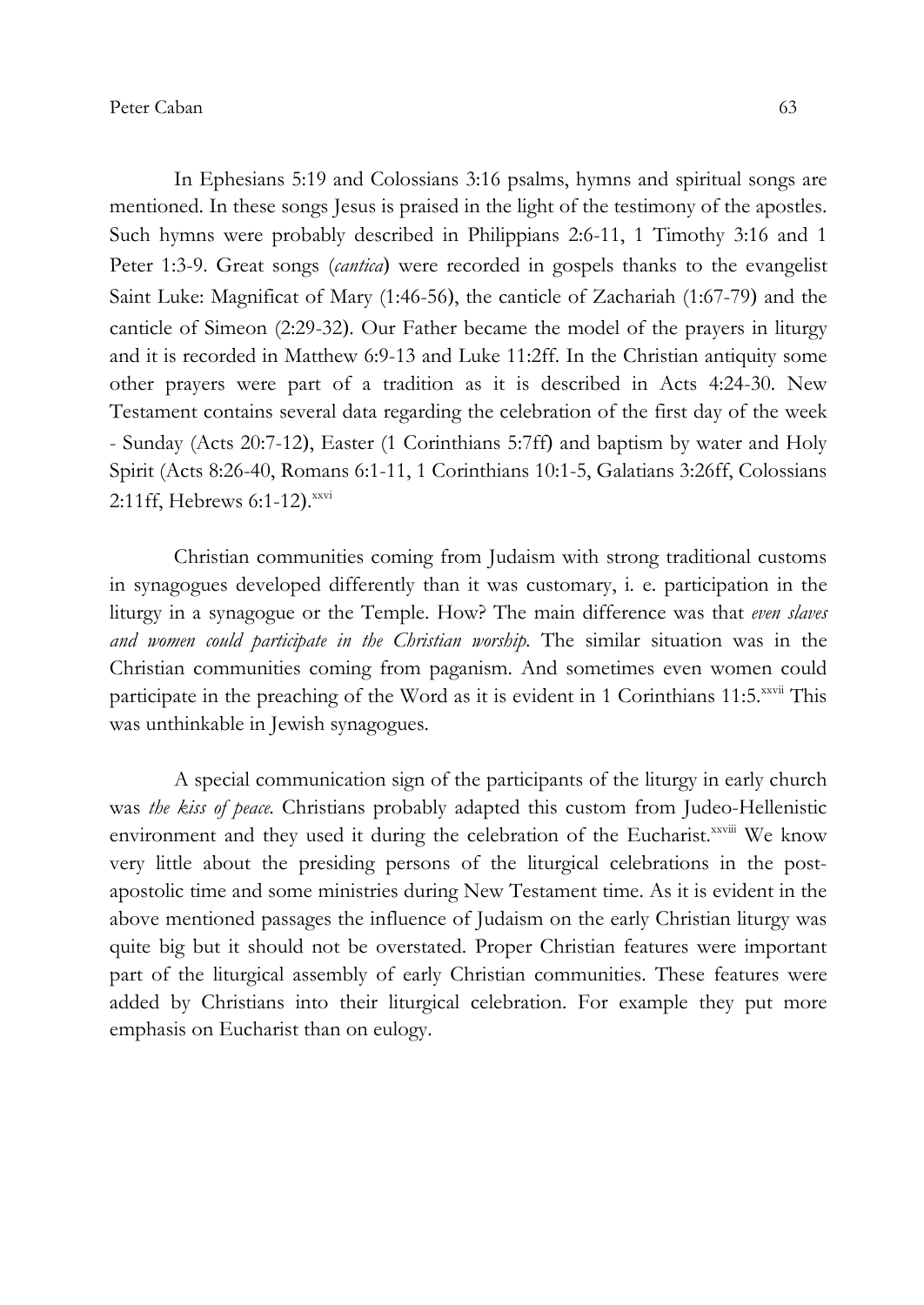#### Charismas of the Leaders and the Ministry of Preaching the Gospel

Early Christian communities were the carriers of charismas as well. Apostles, their successors - bishops, xxix priests and teacher often took a role of the superior of a Christian community and in the presiding of the liturgical assembly. They relied on ancient and mainly Jewish customs.xxx In the apostolic time the question of the presiding role in the church community was not seen as the question of priestly, sacramental power even though this power had primary function and sacramental consecration was not possible without this power. However there are no mentions about any superior<sup>xxxi</sup> who presides the celebration of the Eucharist and implements the transubstantiation and who would not be installed into the spiritual order by placing hands and prayer.

How were the participants of the liturgy in apostolic and post-apostolic times related to the life of the church? They participated in the kerygmatic ministry of preaching, teaching and admonishing, ministry for the poor, diakonia, and care for the wellbeing of the fellow Christians, care for the order in the church assembly. They gave testimonies in the case of excommunication of any member and they participated in the liturgical services which began to differentiate.<sup>xxxii</sup> It is probable that in the early Christian era, especially at its beginning a normal dinner was related to the celebration of the Eucharist. Of course these were two distinct acts.<sup>xxxiii</sup>

#### Prayer in the Liturgy of First Christians

Christians prayed in the morning and in the evening as it is evident in the gospels<sup>xxxiv</sup> or several times a day. Prayer became the centre of the spiritual life of first Christians and the day was divided into some prayer structure which was generally known and accepted in the early Christian society. Saint Clement of Alexandria mentions a prayer at night in Paidagogos 2.9 as the preparation for the coming of the Lord who comes unexpectedly. Origen mentioned prayers of Christians at night, in the morning, noon and evening. In his book  $On$  Prayer (chapter 12) we can find Psalms 141 which is mentioned as an evening psalm for the first time. Tertullian in his book On Prayer described the prayer order of Christians for every day. This tradition was confirmed by Saint Cyprian of Cartagoxxxv 50 years later. We present two small passages of old Christian prayers for an illustrator in the form of  $A$ . J. Wegman: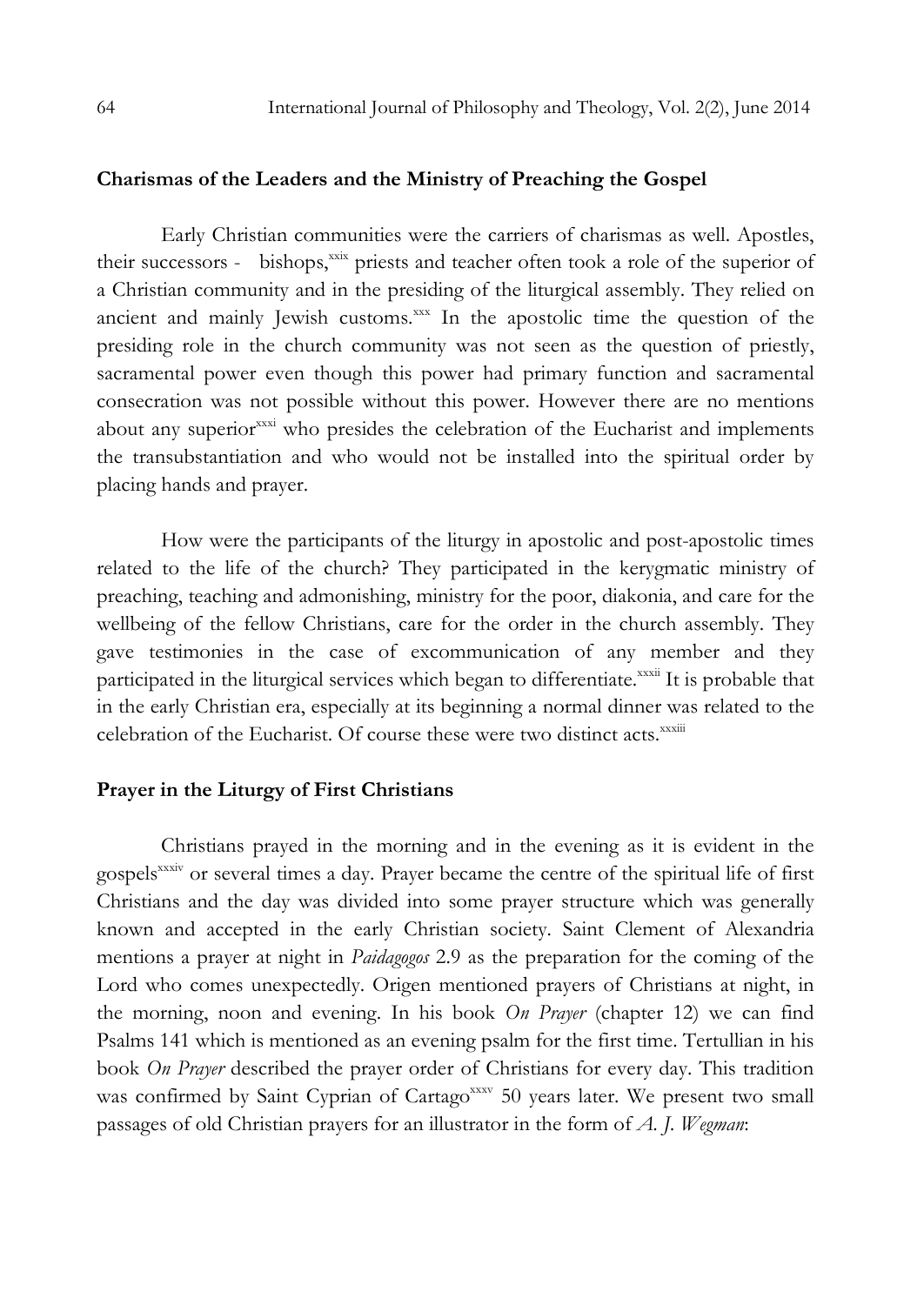#### Peter Caban 65

"We give thanks to you, Lord, Through your Son Jesus Christ, our Lord, By whom you enlightened us In the revelation of eternal light. We have ended the day And approach the night. We are satisfied by the daily light Which you have created for our strengthening. Thanks to your goodness evening light is not missing for us. We praise and glorify you through your Son Jesus Christ, our Lord. Through him the kingdom and glory and power is yours With the Holy Spirit forever and ever. Amen. "<sup>xxxvi</sup>

The second passage is a known evening hymn for the greeting of light titled Phos hilarion:

"Bright light from the beautiful glow Of your eternal, holy, blessed Heavenly Father: Jesus Christ. You are praised by all the creatures. Behold, we come at the sunset, We greet the amicable light of the evening, We sing hymns to God the Father, We sing to the Son and to the Holy Spirit. You are worth to be praised By holy songs forever, Christ, the Son of God, the Creator of life, The whole earth praises you. "xxxviii

On the basis of these early Christian prayers of antiquity we can state that prayers of first Christians were not addressed to God the Father only but also to Jesus Christ, the Son of God.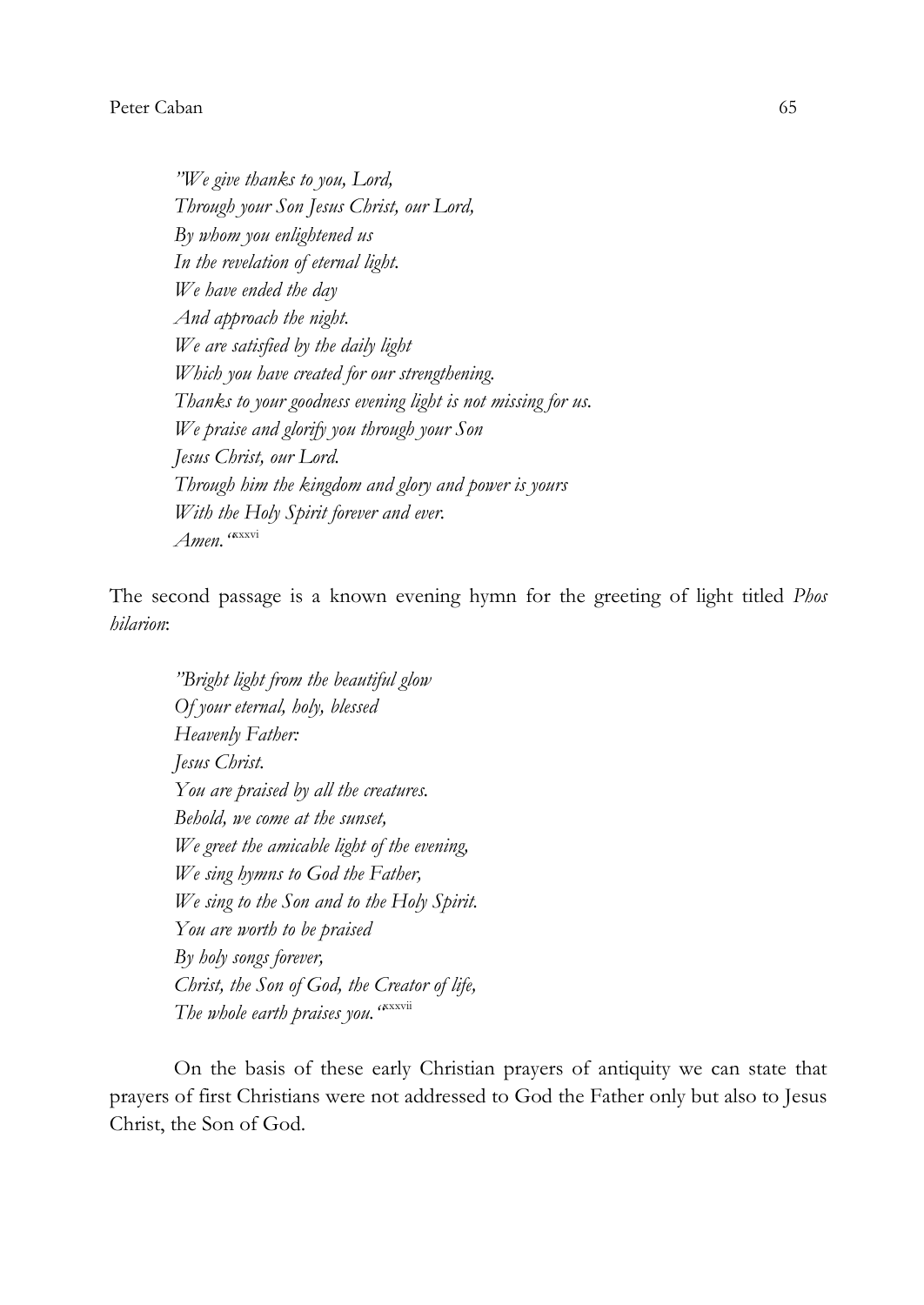So even before *the council of Nicaea* (325) it was stated several times in the prayers of the church that Christ is "Light of the light" and "true God from true God.

"We may see the confirmation of the famous phrase:  $Lex$  orandi – lex credendi – the prayers of Christians expressed some Christian dogmatic teaching as well.

### Origin and Christian Celebration of Sunday

The ancient Christians began to celebrate Sunday as the memory of the resurrection of Christ. When we talk about Sunday, we encounter Christian "unicum" because we can find Sunday as a weekly feast day in Christian community only. A week was adapted into the Hellenist culture via Alexandria. The particular days were named according to planets. Christians calculated time with the numerical subsequence, the first day was Sunday.xxxviii The celebration of Sunday did not originate in the Jewish Sabbath and even pagan day for the god of Sun had other place in the antiquity as Christian Sunday.

We know very little about the origin of Christian Sunday. Saint Paul calls it "first day of the week" in 1 Corinthians 16:2. This expression originates in the reports of the evangelist on the resurrection of Jesus.<sup>xxxix</sup> All the four evangelists give some time information about the resurrection of Jesus: the first day of the week, early in the morning. And even the author of Revelation (1:10) described this special day as "the day of the Lord." So this day had to be known to ancient Christians. The most evident report is the report in Acts (17:7-12) when the community of Troas gathered with the apostle Paul in the first day of the week for "breaking of bread," and this is the clear reference to early Christian liturgy. In the post-apostolic time Sunday was known and it was described in many documents as *Dies Domini* – The Day of the Lord.<sup>xli</sup> In this form it is mentioned by Saint Ignatius of Antiochia, Saint Justin, Tertullian, Origen and others as the day of the resurrection of the Lord. Sunday was a day of rest and liturgical assembly.<sup>xlii</sup>

In the first Christian communities the unique experience of disciples related to the resurrection of Christ had to persist. This experience is described by the Bible when it narrates about the intensive wonder and experience of the Easter morning in the silence before the sunrise. The first day of the week becomes the day of light, the day of the Resurrected one – who is described as "Kyrios"- Lord.<sup>xliii</sup>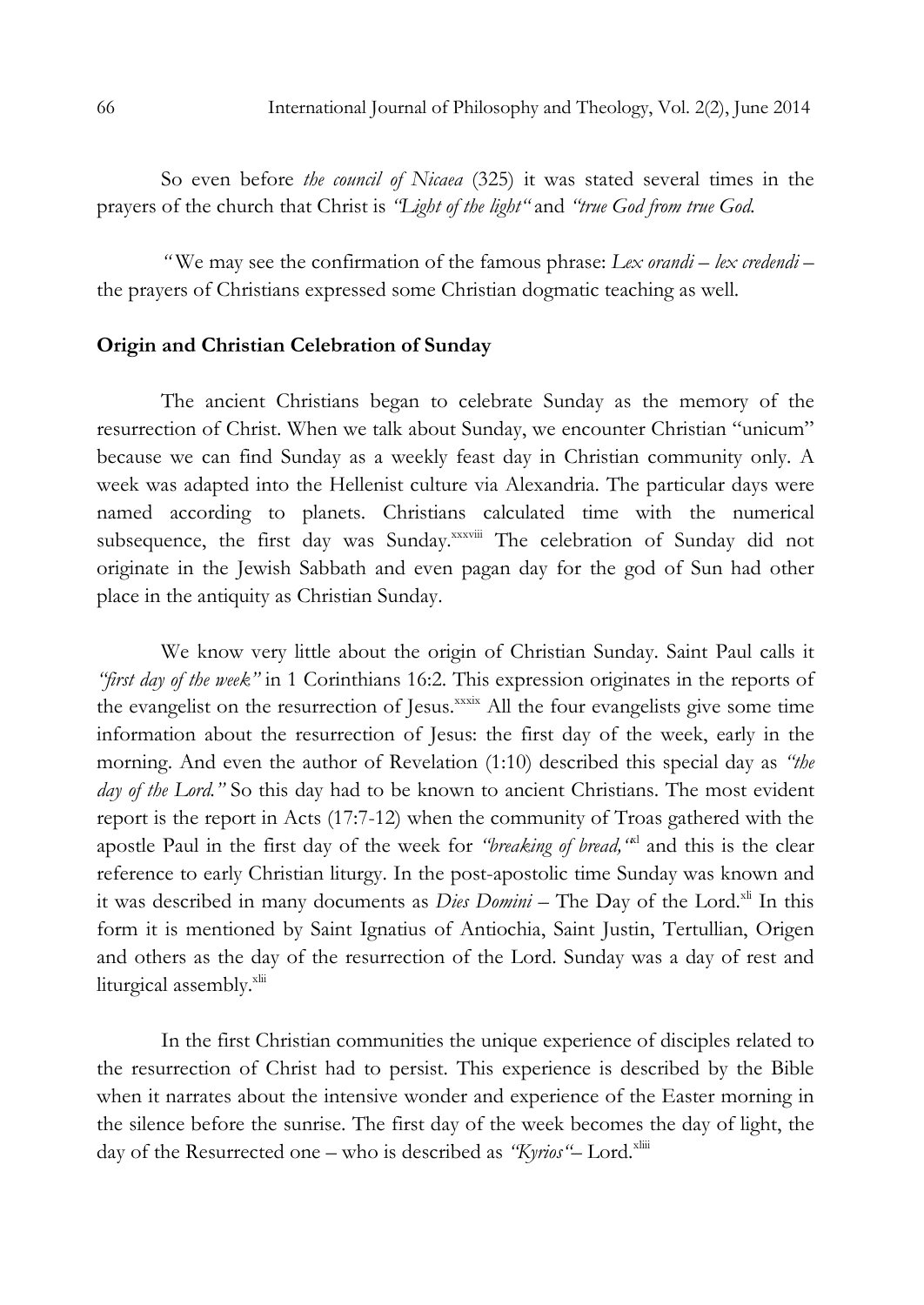Sunday had to originate in the indescribable experience of the apostles when they could eat and drink with a person whom they considered dead and now he appeared as a living person among them for several times.

It is interesting that Greek adjective "kyriake" in Christian usage refers to a feast (of the Lord) as well as to a day (of the Lord).<sup>xlv</sup> This linguistic method refers to close connection of both elements in the celebration of the Christian liturgy.

How did Christians celebrate this day in the antiquity? It is documented by Acts 20:7: "On the first day of the week we met for the breaking of bread. Paul was due to leave the next day and he preached a sermon that went on till the middle of the night. "Based on the Jewish calculation the day began in the previous evening. So the community of Christians in Troas would celebrate the breaking of bread in the Saturday evening. Or there is the second option – based on Roman calculation of time. According to this system the day began at midnight and lasted until following midnight. So this meeting could take place in the Sunday evening. The view of A. - J. Wegman and W. Rordorf<sup>slyi</sup> is historically probable. They say that probably it was Sunday evening and this opinion is supported by facts described in the gospels John 20:19 and Luke 24:36 as well as in the letter of the governor Plinius the Younger in Asia Minor to the emperor Trajan dated in 111-113. Typical testimonies about the celebration of Sunday in northern Africa are martyrs of Abitinia<sup>xlvii</sup>who gave testimony about the celebration of Sunday in 304.

#### **Conclusion**

The ideal form of the Christian liturgy in antiquity was the Eucharistic celebration of the whole church community under the guidance of a bishop. Christians gathered together for this celebrations on Sundays and feast days. Since the apostle's time baptism was the main condition for the participation in the liturgical assembly. And it was necessary to be reconciled with other brothers and sisters in faith. During statio days, on Wednesdays and Fridays Eucharistic fasting was kept until afternoon and in these days the Eucharist was celebrated as well except for Rome and Egypt. At the end of the  $4<sup>th</sup>$  century Saturday was celebrated in Antiochia in the same way. Celebrations of baptism or ordination were considered Holy Masses as well. These celebrations were done in the assembly of the Christian community and they were ended by the celebration of the Eucharist.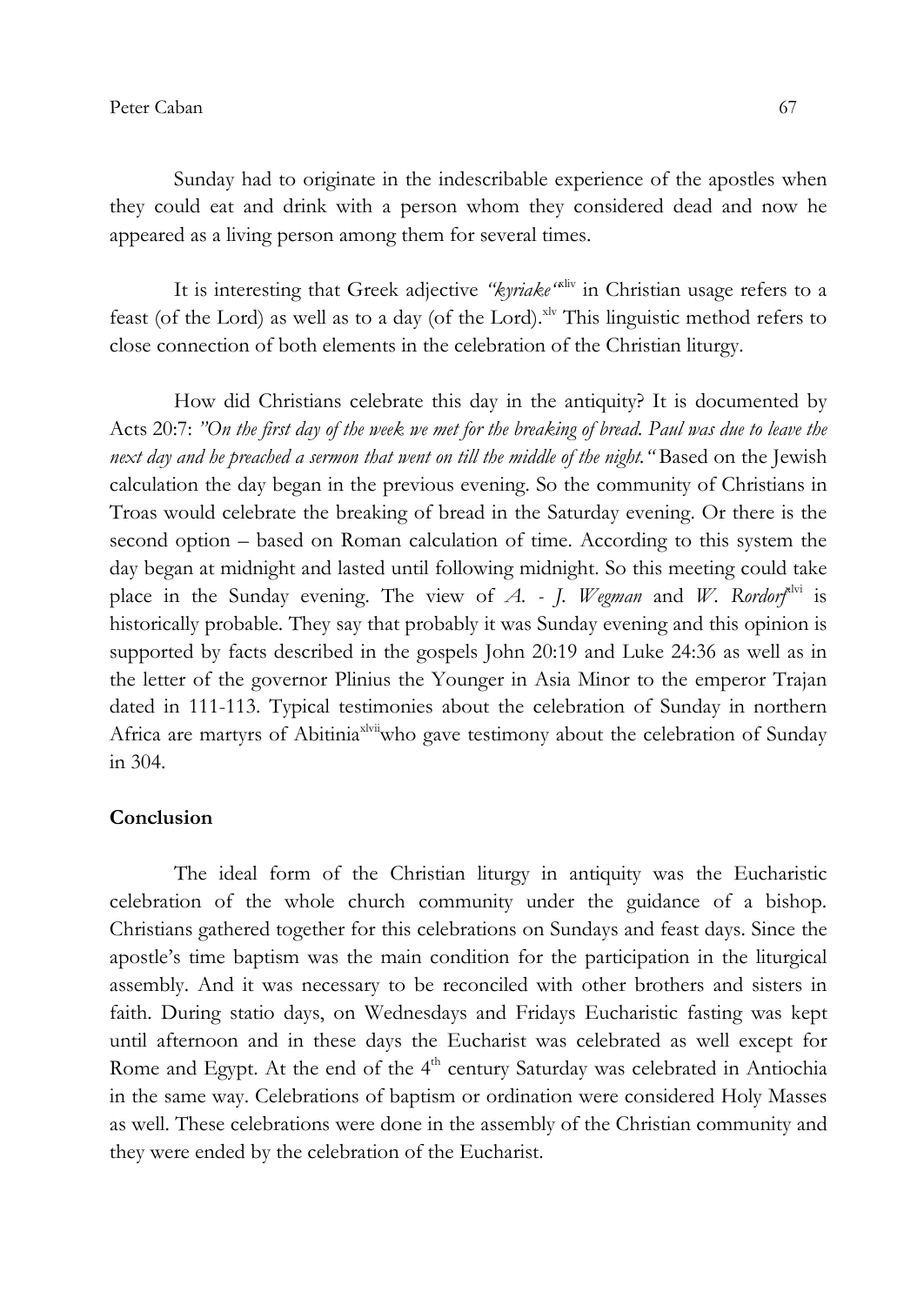Testimonies from 2<sup>nd</sup>-4<sup>th</sup> centuries relate to this form of celebration even though in the apostolic and postapostolic time it is not possible to distinguish between liturgies led by a bishop, a presbyter or a deacon.

Liturgy which was celebrated in the houses of Christians was a usual form of the liturgical celebration in the apostolic and postapostolic era. Since the  $4<sup>th</sup>$  century it was possible to hold home celebrations with the permission of a bishop only.

There are various opinions about the periodicity of the liturgical celebrations in the antiquity. There are not enough sources and these sources are not unanimous. Critical exploration of the evidence for the area of Latin liturgy testifies that daily Eucharistic celebration was done in the northern Africa only since the  $3<sup>rd</sup>$  century and in Milan and other cities of the northern Italy the Eucharistic celebration took place quite often but not daily. We can say that the Eucharistic celebration did not take place daily in Rome until the  $6<sup>th</sup>$  century and probably in Spain as well. In Gallia sources from the  $6<sup>th</sup>$  century say about *"Missa cottidiana*." In the East the periodicity of the celebration of liturgy varied. There were church communities which celebrated the liturgy every Sunday, for example in Alexandria. In other cities they celebrated the Eucharist on Saturdays, for example in Antiochia and Syria. In Palestine, Cyprus and Mesopotamia the Eucharist was celebrated on Wednesdays and Fridays as well. It is important to realize that besides the celebration of the liturgy in the East and West there were still private home Holy Communions(hermits, eremites and lay persons) and in monasteries the common Holy Communion was celebrated without the Mass. When the early Christian catechumenate developed, there were some limitations in the liturgical celebration which related to catechumens. After the Liturgy of the Word they were dismissed and they could not participate in the Eucharistic celebration and accept the Eucharist. They were in the atrium of basilicas or they went home. As for the canonization and creating of the liturgical texts the situation changed in the  $4<sup>th</sup>$ century because the number and size of the Christian communities and liturgical space for the celebration of the Eucharist increased when the Church got freedom during the reign of the emperor Constantine the Great (272-337). During the life of Constantine and his mother Saint Helena (around 255-330) beautiful Christian basilicas were built in the Holy land, for example in Bethlehem, Nazareth and Jerusalem. In the exchange of opinions with heterodox movements and on the basis of Christological and Trinitarian disputes, the care for the orthodoxy of liturgy increased. The importance of leading church centres, especially Alexandria and Antiochia in the East and Rome in the West increased. They became the organizational liturgical centres.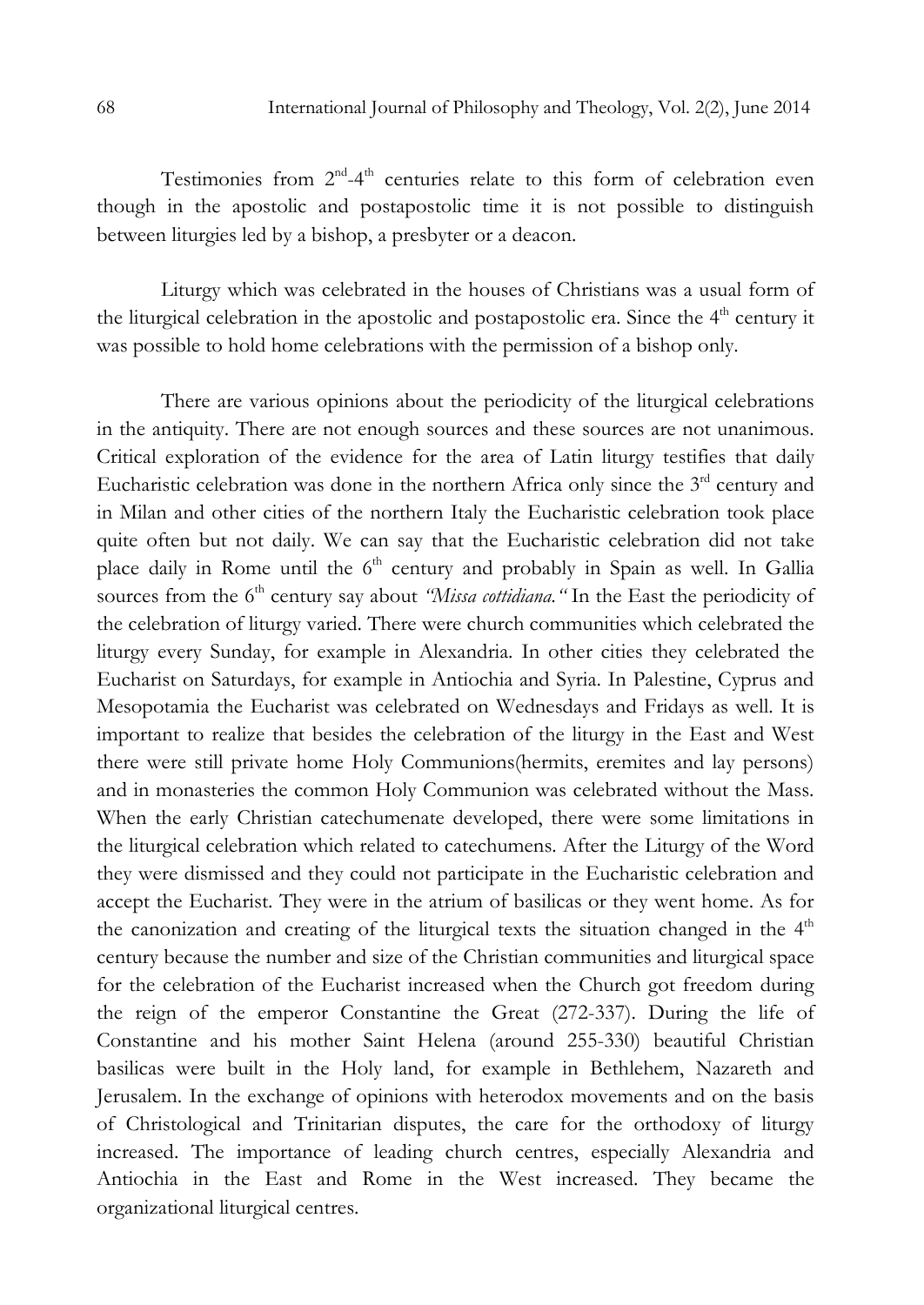#### Peter Caban 69

Therefore the fixed, regionally unified liturgical orders were formed and there arose liturgical families with their own liturgical features. The majority status of Christianity in Europe was gradually fulfilled.

People will forget what a human person wrote but they will not forget the character of the human person. It is fulfilled in the view at the history of the liturgy in Christian antiquity which was the main theme of this contribution.

#### **Notes**

l

ii Matthew 26:26-28.

iii Mark 14: 22-24.

iv Luke 22: 14-20.

v 1 Corinthians 11: 23-25.

vi Paul lived in Antiochia in 43, 49, 52-53.

vii Cf. SINKA, T., Zarys liturgiki, Gościkowo-Paradyž 1988, pp. 165-166.

<sup>viii</sup> It is not sure whether the Last Supper of Christ was the celebration of Pesach even though many features of the synoptical tradition favour this view or it was a Jewish solemn feast and the basis order of the dinner was slightly different from the Pesach because only Kiddush-chalice and the chalice of the blessing were presented and the first meal was eaten in the dining room separately.

ix Probably Psalms 113[112] - 118[117].

x The celebration of the Jewish feast of Pesach originated by accepting of the customs of the pagan solemnities of the earth. The origins go to the times of Nomadic tribes living in the desert and they belong to the pilgrim solemnities (chag) of the Israelites along with the Jewish feast of weeks and the feast of tents. From older Yahweh texts of the Old Testament tradition it is evident that in the beginning there were two separate feasts: Nomadic feast of Pesach and agrarian feast which became the feast of the unleavened breads after the settlement (Massot). Later these feasted were merged into one common feast day.

xi They celebrated the Pesach together – both family and other invited persons or freely formed communities (chaburot) consisting of the Jerusalem pilgrims. All of them had to prepare by fasting and they had to be cultically clean.

xii Cf. Mark 14:12-16.

xiii According to Luke 22:17ff this first chalice was related to the Jesus' declaration about the giving up of the wine and eschatological fulfillment in God's Kingdom. Mark 14:25 and Matthew 26:29 relate this feature with the third chalice, with the so called chalice of blessing.

xiv CABAN, P., Dejiny slávenia Eucharistie do Druhého vatikánskeho koncilu, SSV, Trnava 2010, p. 25.

i For example: "When Jesus was at dinner in his house, a number of tax collectors and sinners were also sitting at table with Jesus and his disciples; for there were many of them among his followers."(Mark 2:15); "One of the Pharisees invited him to a meal. He arrived at the Pharisee's house and took his place at table." (Luke 7:36); "Now it happened that on a Sabbath day he had gone to share a meal in the house of one of the leading Pharisees; and they watched him closely."(Luke 14:1); "The tax collectors and sinners, however, were all crowding round to listen to him."(Luke 15:1); "The Son of man came, eating and drinking, and they say, "Look, a glutton and a drunkard, a friend of tax collectors and sinners." Yet wisdom is justified by her deeds."(Matthew 11:19).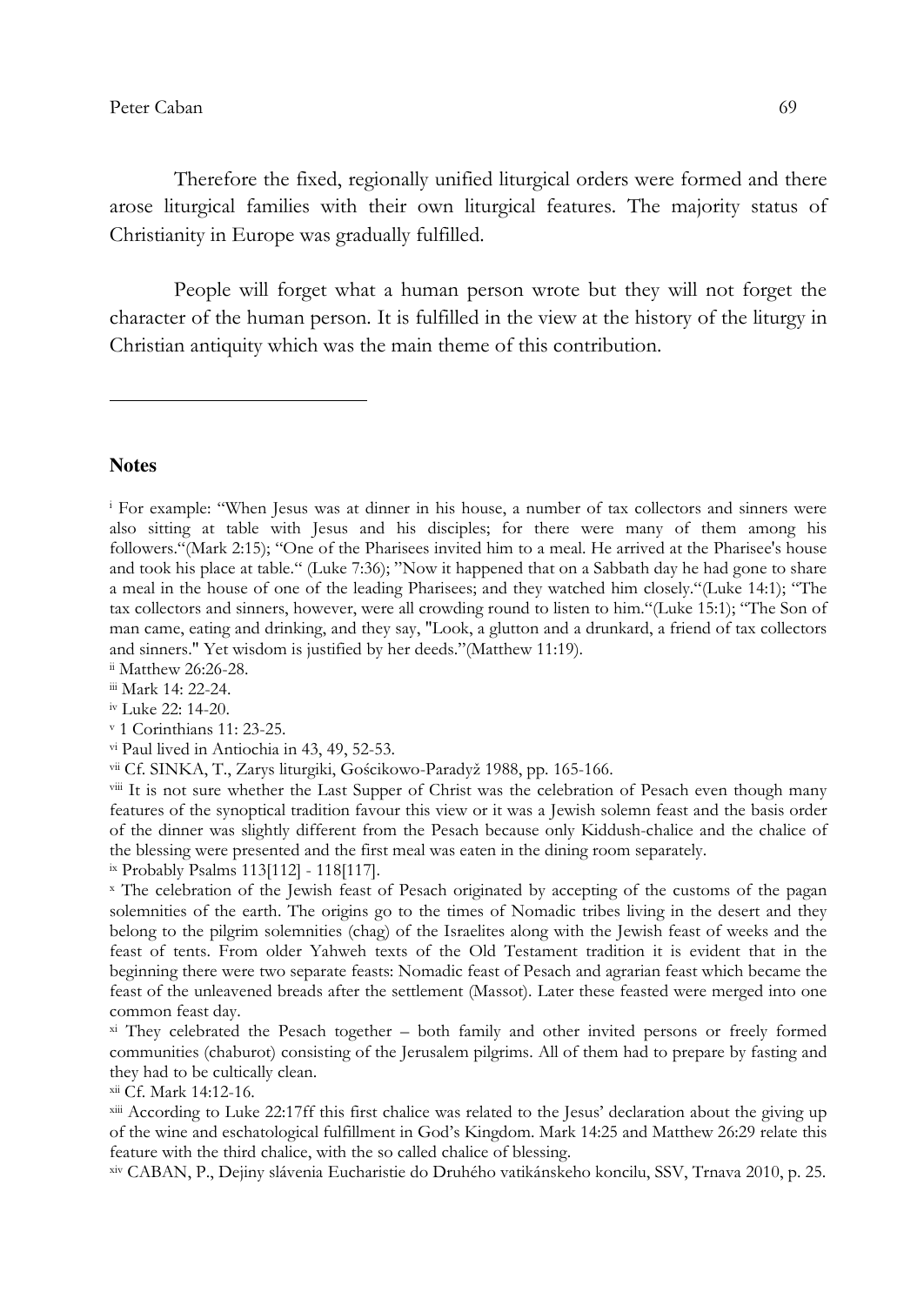xix"My Lord, grant that we will praise you. Let the name of the Lord be praised from now forever! Let us praise Him, our God, for eating from that which belongs to Him. Let He be praised, our God, that we have eaten from that which belongs to Him and that we live from His goodness. Let He be praised and let His name be praised. You are praised, Lord, our God, the King of the world, you nourish the world by your goodness, kindness and compassion. Let you be praised, Lord, you nourish the world. We thank you, Lord, our God, that you gave us beautiful land as our heritage so that we could be nourished by its fruits and by its profits. You are praised, Lord, our God, for this land and for this food." This text of the prayer is presented in the form found by Finkelstein and his text was preserved for a group of more than ten persons. Cf. CABAN, P., Dejiny slávenia Eucharistie do Druhého vatikánskeho koncilu, SSV, Trnava 2010, p. 26.

xx It must be said that the second paragraph was completed by embolisms - this custom could exist in Jesus' time. We can accept the opinion that Jesus in his prayer after meal praised His Father for everything which he completed by the contents of his life and his message. The reference for the way and contents of this embolism can be seen in Jesus' high priest prayer (John 17).

xxi So called Hallel-chalice.

xxii Cf. Mark 14:26; Matthew 26:30.

xxiii Psalms 136 [135].

xxiv Cf. MEYER, H.- B., Eucharistie, Geschichte, Theologie, Pastoral, in Gottesdienst der Kirche, Handbuch der Liturgiewissenschaft, part 4, Verlag Friedrich Pustet, Regensburg 1989, pp. 59-64.

xxv Cf. CABAN, P., Jüdisches Pascha und das letzte Abendmahl Christi, in Folia Theologica, n. 17/2006, pp. 17-25.

xxvi WEGMANN, A.- J., Liturgie in der Geschichte des Christentums, Verlag Friedrich Pustet, Regensburg 1994, p. 65.

xxvii In the opposition to it there is the Rabbi interpretation of the order of creation in 1 Corinthians 4:34ff as well as 1Timothy 2:11-14 and women had to be silent during the liturgy.

xxviii Cf. Romans 16:16; 1 Corinthians 16:20; 2 Corinthians 13:12; 1 Thessalonians 5:26; 1 Peter 5:14.

xxix The notion of bishop in the early Christian time was not completely identical with the post-Tridentine notion because today bishop is a man who has the fullness of the priestly power.

xxx Cf. Didaché chapter 10, n. 7.

xxxi In the feminine gender as well.

xxxii Cf. MEYER, H.- B., Eucharistie; Geschichte, Theologie, Pastoral, in Gottesdienst der Kirche, Handbuch der Liturgiewissenschaft, part 4, Verlag Friedrich Pustet, Regensburg 1989, pp. 75-79.

xxxiii CABAN, P., Dejiny slávenia Eucharistie do Druhého vatikánskeho koncilu, SSV, Trnava 2010, pp. 35-36.

xxxiv For example Mark 1:35; 6:46 ff.

xxxv WEGMANN, A.- J., Liturgie in der Geschichte des Christentums, Verlag Friedrich Pustet, Regensburg 1994, p. 68.

xxxvi Ibidem, p. 69.

xxxvii Ibidem, p. 70.

xxxviii Days called Sunday were feria prima. Number eight was the number of Sunday in the writings of the Church Father, thence the word octave was created.

xxxix Cf. Matthew 28:1; Mark 16:2; Luke 24:1; John 20:1.

xl Breaking of bread (κλάσις τοϋ άρτου) as the name for the celebration of the Eucharist is mentioned in the New Testament in the Gospel of Saint Matthew 26:26 (έκλασεν). This notion does not say anything about the feast as a whole. It points to the stronger emphasis on bread than on wine. It can be seen in some writings in early Christian era. This notion did not originate in the Jewish roots.

 $\overline{a}$ 

xv Probably Psalms 113 [112] and Ž 114 [113].

xvi So called berakah of the redemption.

xvii For example unleavened bread, bitter herbs, dipping of the herbs into the concoction, semi-laying position of the dining person during the celebration of the Pesach etc.

xviii Jesus formulated it freely. Cf. Luke 24:35: "… and how they had recognized him at the breaking of bread."